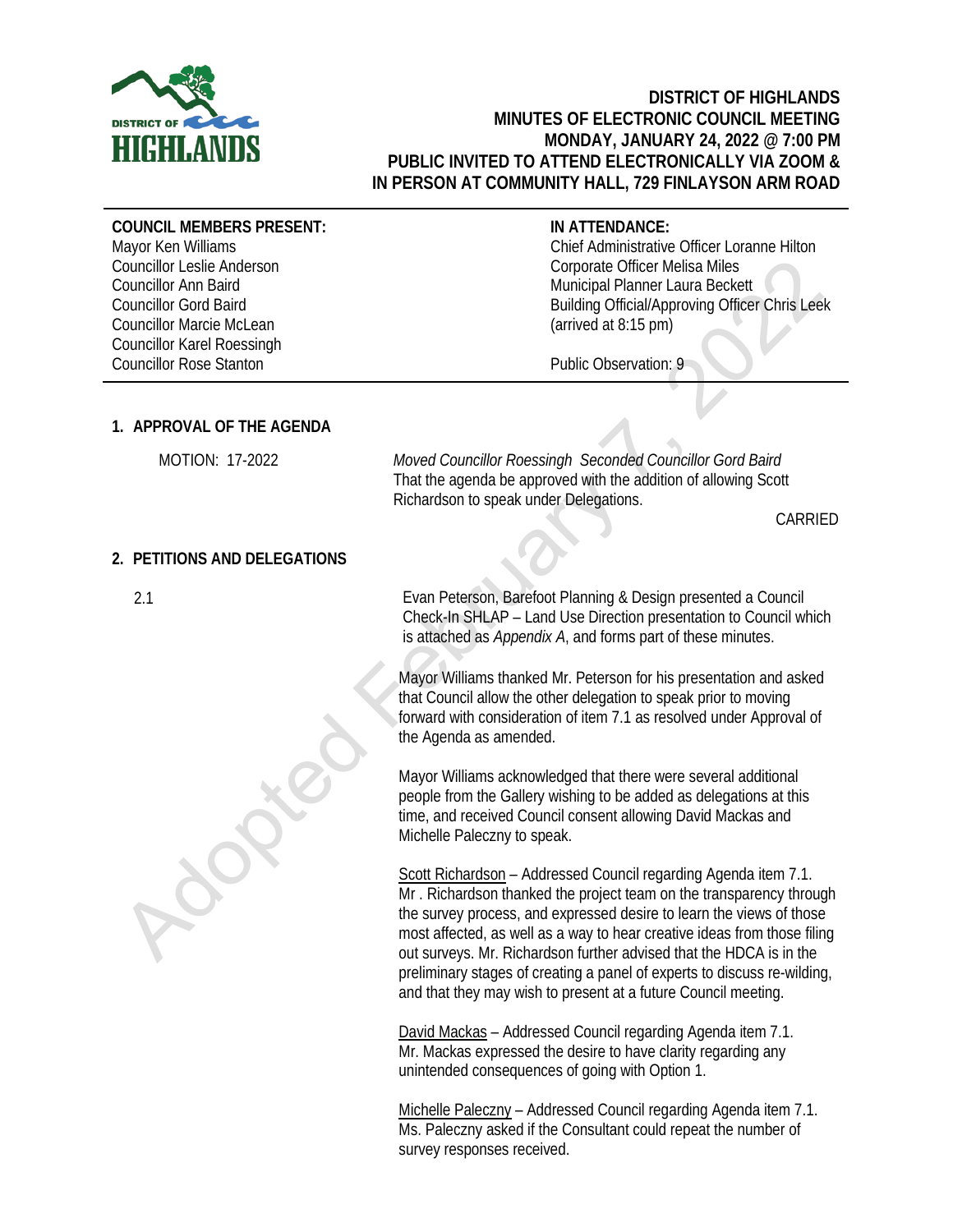| 7.1                                              | Report, Municipal Planner, January 14, 2022 (6520.21)<br>RE: SOUTH HIGHLANDS LOCAL AREA PLAN                                                                                                                                                                                                                                                                                                                                                                                                         |  |  |  |
|--------------------------------------------------|------------------------------------------------------------------------------------------------------------------------------------------------------------------------------------------------------------------------------------------------------------------------------------------------------------------------------------------------------------------------------------------------------------------------------------------------------------------------------------------------------|--|--|--|
| MOTION: 18-2022                                  | Moved Councillor Ann Baird, Seconded Councillor Gord Baird<br>That Council direct the SHLAP project team to provide Council with<br>additional information from the survey including all the aggregated raw<br>data broken down into two data sets results from highlands residents<br>and results from the broader community with all comments included;<br>And that this information be provided to Council in Committee of the<br>Whole.                                                          |  |  |  |
|                                                  | CARRIED                                                                                                                                                                                                                                                                                                                                                                                                                                                                                              |  |  |  |
| MOTION: 19-2022                                  | Moved Councillor Roessingh, Seconded Councillor Anderson<br>That Council Direct the SHLAP project team to further provide at the<br>Committee of the Whole information in relation to any unintended<br>consequences of selecting from the options provided, as well as<br>consequences in relation to providing mixed options for different<br>properties.                                                                                                                                          |  |  |  |
|                                                  | CARRIED                                                                                                                                                                                                                                                                                                                                                                                                                                                                                              |  |  |  |
| 3. ADOPTION OF MINUTES                           |                                                                                                                                                                                                                                                                                                                                                                                                                                                                                                      |  |  |  |
| 3.1                                              | Council - January 10, 2022                                                                                                                                                                                                                                                                                                                                                                                                                                                                           |  |  |  |
| MOTION: 20-2022                                  | Moved Councillor Stanton, Seconded Councillor Ann Baird<br>That the minutes of the January 10, 2022 Regular Council meeting be<br>adopted.<br>CARRIED                                                                                                                                                                                                                                                                                                                                                |  |  |  |
|                                                  | With Councillor McLean Opposed                                                                                                                                                                                                                                                                                                                                                                                                                                                                       |  |  |  |
| 4. REPORTS OF COMMITTEES &<br><b>COMMISSIONS</b> | <b>Councillor Leslie Anderson</b><br>Heritage Select Committee, South Highlands Local Area Plan Task Force,<br>West Shore Parks and Recreation Society and Western Communities<br>Policing Advisory Committee                                                                                                                                                                                                                                                                                        |  |  |  |
|                                                  | <b>Heritage Select Committee</b><br>The Committee met on Jan 12 <sup>th</sup> , and primarily discussed their proposed<br>2022 Work Plan. The committee has agreed on their proposed priorities<br>and will be bringing those forward to Council for review and approval in the<br>near future. Thanks to Ms Beckett for her support to the committee.                                                                                                                                               |  |  |  |
|                                                  | <b>WSP&amp;R Board</b><br>The Board met January 20th<br>Some updates that are not covered in the Administrator's report include:<br>Election of officers occurred, and Kyara Kahakauwila (Metchosin) was re-<br>elected as chair and GVLRA representative, Damian Kowalewich (View<br>Royal) remains vice chair, and Stewart Parkinson (Colwood) remains, Chair<br>of the Finance Committee. I remain the GVLRA alternate.<br>New registration software implementation had a few hiccups just due to |  |  |  |

volume on the first major registration day; issues were addressed largely without much disruption to clients.

The Seniors association have delayed their planned re-opening until at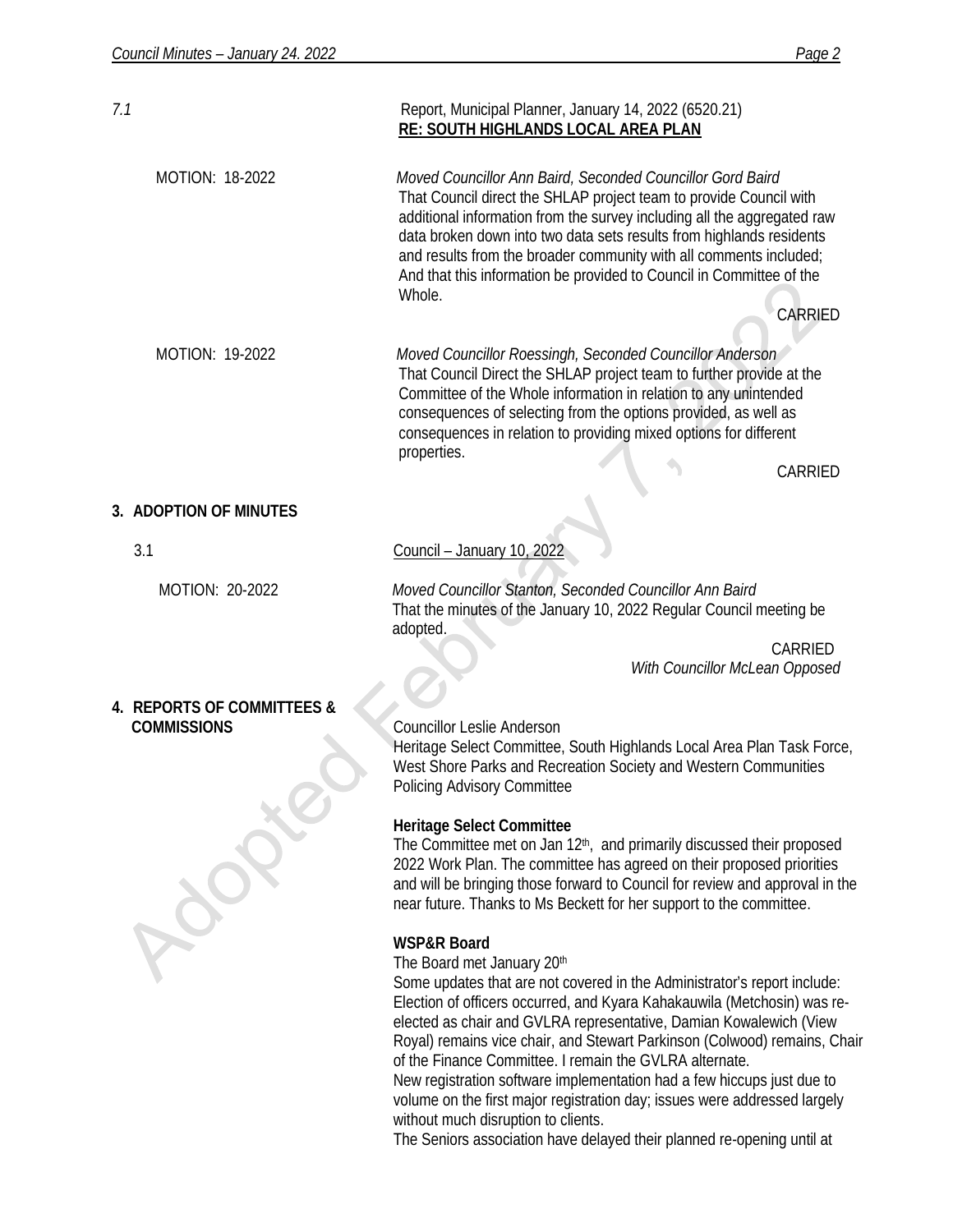least February to wait for COVID restrictions to change; the site continues to host a COVID testing site. Restrictions had an impact on fitness activities and the organization is adjusting again to the latest changes. Re the 2022 budget process: Wei Wu (the new Manager of Finance) and Grant Brown (CAO) will be supporting discussions of the proposed WSP&R budget in the near future for Councils that would like their participation / presentation.

Councillor Ann Baird

CRD Climate Action Committee and CRD Housing Trust Fund Commission

Councillor Gord Baird CRD Regional Water Supply Commission and CRD JDF Water Distribution Commission, and Sustainable Land Use Select Committee

# **CRD Regional Water Supply Commission**

Councillor Gord Baird reported that at their last meeting, the CRD Regional Water Supply Commission reappointed Lillian Szpak Chair, and that he was appointed Vice Chair.

Councillor Marcie McLean Coexisting with Carnivores Alliance and Greater Victoria Family Court Youth Justice Committee

Councillor Karel Roessingh Capital Region Emergency Services Telecommunications (CREST), CRD Arts and Greater Victoria Public Library Board

Councillor Rose Stanton Emergency Planning, Social Sustainability Select Committee, and Inter-Municipal Advisory Committee on Disability Issues

Mayor Williams

## **Wed. Jan 12th, CRD Hospital District Board**

The CRD Hospital District Board received a presentation from KPMG's Lead Audit Engagement Partner, Lenora Lee: [https://crd.ca.legistar.com/LegislationDetail.aspx?ID=30274&GUID=AC0](https://crd.ca.legistar.com/LegislationDetail.aspx?ID=30274&GUID=AC03C6E3-80CA-41E5-B87C-423857D2B0FD)

[3C6E3-80CA-41E5-B87C-423857D2B0FD](https://crd.ca.legistar.com/LegislationDetail.aspx?ID=30274&GUID=AC03C6E3-80CA-41E5-B87C-423857D2B0FD)

## **Wed. Jan 12th, CRD Housing Corporation Board**

The CRHC received a presentation from KPMG's Lead Audit Engagement Partner, Lenora Lee: [https://crd.ca.legistar.com/LegislationDetail.aspx?ID=30270&GUID=0C2](https://crd.ca.legistar.com/LegislationDetail.aspx?ID=30270&GUID=0C2CD49F-C631-4D7D-A31F-F447BE76A0C1) [CD49F-C631-4D7D-A31F-F447BE76A0C1](https://crd.ca.legistar.com/LegislationDetail.aspx?ID=30270&GUID=0C2CD49F-C631-4D7D-A31F-F447BE76A0C1)

We also renewed the mortgage for Cairns Park Housing. **Wed. Jan 12th, Capital Regional District Board**

In the consent agenda, the CRD Board approved the KPMG Audit Plan. We also received the Capital Regional District External Grants Update for information and the Royal and McPherson Theatres Service Advisory Terms of Reference.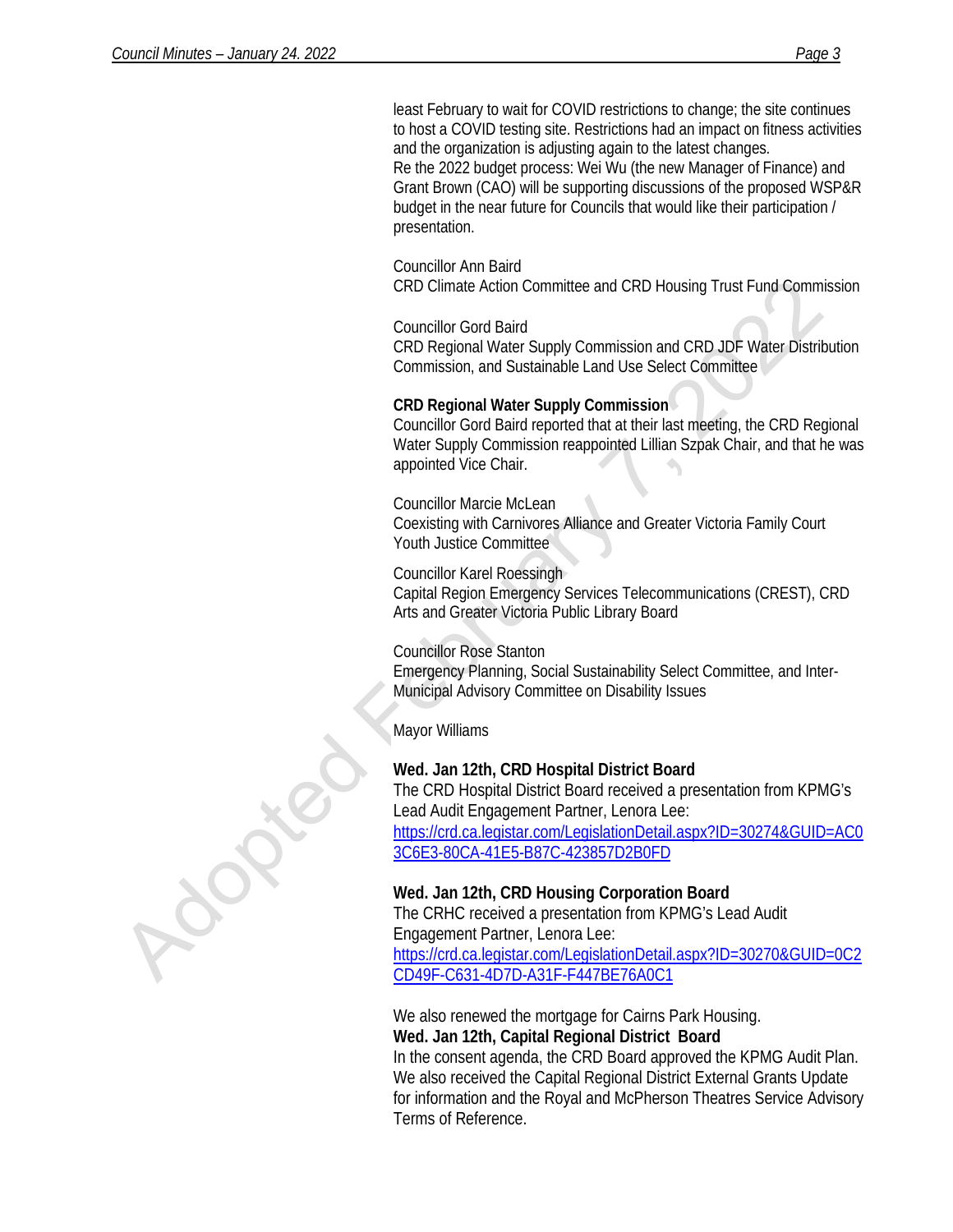CAO Bob Lapham gave his 2021 4th quarter progress report: [https://crd.ca.legistar.com/LegislationDetail.aspx?ID=30273&GUID=074](https://crd.ca.legistar.com/LegislationDetail.aspx?ID=30273&GUID=074328FB-12C3-4E7B-86FB-99AAFCF42208) [328FB-12C3-4E7B-86FB-99AAFCF42208](https://crd.ca.legistar.com/LegislationDetail.aspx?ID=30273&GUID=074328FB-12C3-4E7B-86FB-99AAFCF42208)

The CRD Board approved a grant application from UBCM for evacuation route planning.

#### **Wed. Jan. 19th, Performing Arts Facilities Select Committee**

The PAFSC received their 2022 terms of reference and also received a report on costs and timelines for a potential fall referendum. The committee voted to refer this information (without making a recommendation) to the Board for a more fulsome discussion. A 2/3 majority would be needed to hold a referendum and the cost would be a minimum of \$500,000.00.

[https://crd.ca.legistar.com/LegislationDetail.aspx?ID=30309&GUID=02C](https://crd.ca.legistar.com/LegislationDetail.aspx?ID=30309&GUID=02C5BAD5-97CE-43CB-B292-A92C6CEF6A11) [5BAD5-97CE-43CB-B292-A92C6CEF6A11](https://crd.ca.legistar.com/LegislationDetail.aspx?ID=30309&GUID=02C5BAD5-97CE-43CB-B292-A92C6CEF6A11)

#### **Wed. Jan. 19th CRD Environmental Services Committee**

The ESC received their 2022 terms of reference. We also recommended that the Board receive the 2020 Regional Greenhouse Gas Inventory Report for information.

The lengthy reports by Stantec can be found in the appendix: [https://crd.ca.legistar.com/LegislationDetail.aspx?ID=30307&GUID=5D8](https://crd.ca.legistar.com/LegislationDetail.aspx?ID=30307&GUID=5D80BE7D-52E7-4EE3-B861-406C5213B712) [0BE7D-52E7-4EE3-B861-406C5213B712](https://crd.ca.legistar.com/LegislationDetail.aspx?ID=30307&GUID=5D80BE7D-52E7-4EE3-B861-406C5213B712)

Directors were unhappy that goals were not being met but staff said the new initiatives haven't had time to show up in the stats as yet and should help us get back on target.

The ESC also received a final study report on the CRD Zero-Emission fleet initiative:

[https://crd.ca.legistar.com/LegislationDetail.aspx?ID=30305&GUID=EF6](https://crd.ca.legistar.com/LegislationDetail.aspx?ID=30305&GUID=EF6E8767-C788-439E-9254-DA7C82AE9819) [E8767-C788-439E-9254-DA7C82AE9819](https://crd.ca.legistar.com/LegislationDetail.aspx?ID=30305&GUID=EF6E8767-C788-439E-9254-DA7C82AE9819)

Staff commented on the supply shortage and wait times in obtaining ZEVs.

## **Wed. Jan. 20th Teleconference with Adrian Dix and Dr. Bonnie Henry**

Minister Dix and PHO Bonny Henry updated the latest outbreaks in the community:

[https://www.islandhealth.ca/news/covid-19-outbreaks/island-health](https://www.islandhealth.ca/news/covid-19-outbreaks/island-health-covid-19-outbreak-updates-0)[covid-19-outbreak-updates-0](https://www.islandhealth.ca/news/covid-19-outbreaks/island-health-covid-19-outbreak-updates-0)

#### **5. RATIFICATION OF COMMITTEE RECOMMENDATION**

5.1 Sustainable Land Use Select Committee, November 17, 2021

**RE: BIRD SAFETY GUIDELINES, BUILDING BYLAW**  Committee Recommendation: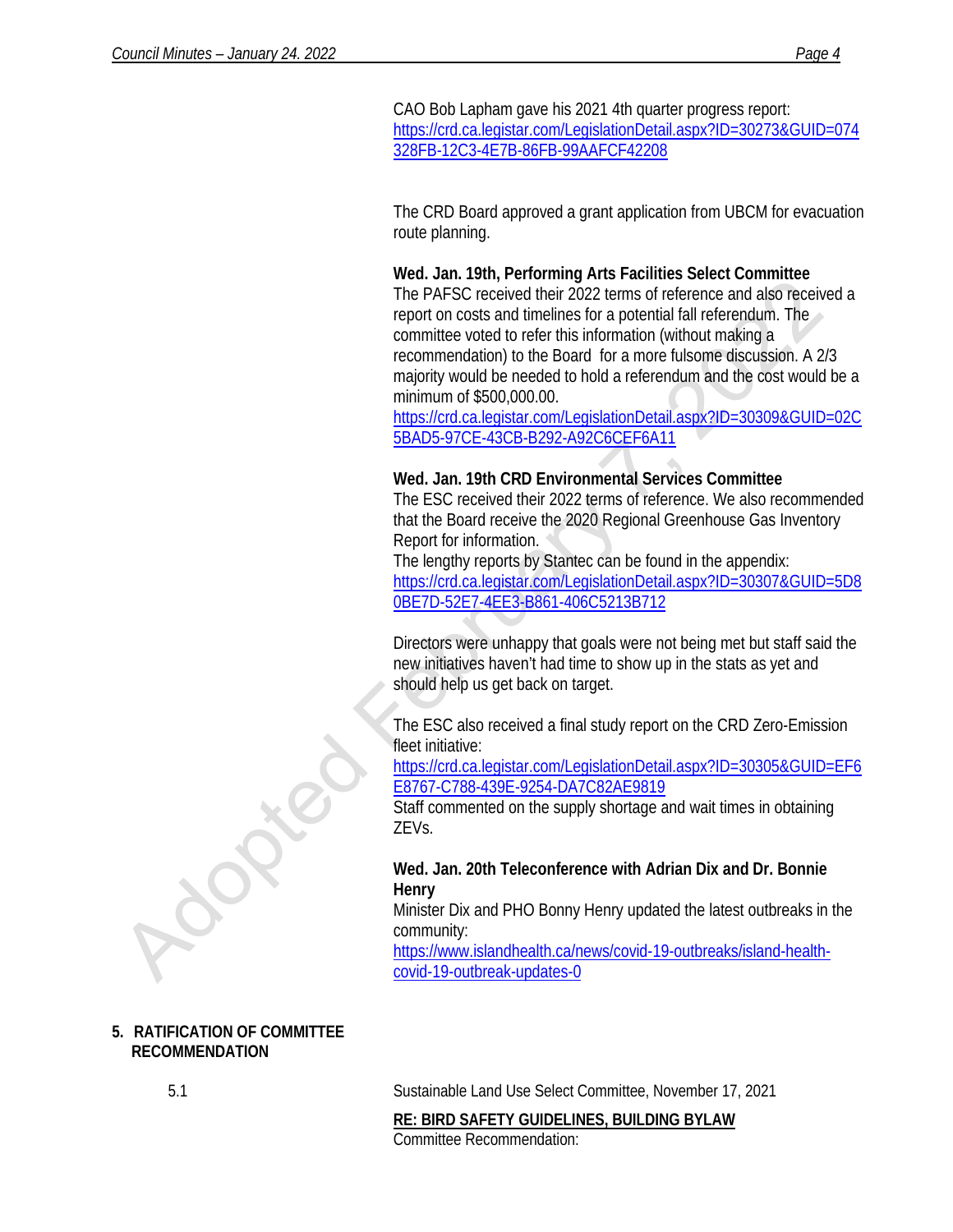"That Council include bird-safety guidelines in the District of Highlands buildings bylaw including the requirement to include bird safety guidelines in building and window design and in particular the requirement that glass or transparent deck-railings have an effective collision-avoidance treatment."

Council asked the Building Official/Approving Officer to provide comments regarding the Committee's recommendation. Mr. Leek suggested that educational material to be provided to applicants may be more suitable, as there are many considerations prior to implementing regulations around collision avoidance treatments.

MOTION: 21-2022 *Moved Councillor Gord Baird, Seconded Councillor McLean* That Council ask SLUSC to prepare a one page educational pamphlet regarding bird safety when building that can be provided to building permit applicants.

CARRIED

## **6. INTRODUCTION OF LATE ITEMS**

- **7. UNFINISHED BUSINESS**
- **8. CORRESPONDENCE**
- **9. BYLAWS**
- **10. NEW BUSINESS**

10.1

MOTION: 22-2022

# **11. NOTICE OF MOTION**

**12. IN CAMERA**

#### **13. RELEASE OF IN CAMERA RESOLUTIONS**

**14. ADJOURNMENT**

Report, General Manager, Capital Region Emergency Service Telecommunications Inc. (CREST), January 5, 2022 (4200.20) **RE: POST DISASTER BUILDING BRIEFING NOTE**

*Moved Councillor McLean, Seconded Councillor Gord Baird* That the District of Highlands supports the post disaster building project and authorizes the CREST Director from Highlands, or their proxy designate, to endorse the project and associated borrowing at the next Shareholder meeting.

CARRIED

MOTION: 23-2022 *Moved Councillor Roessingh, Seconded Councillor Stanton* That the Regular Council meeting of January 24, 2022 adjourn at 8:57 pm.